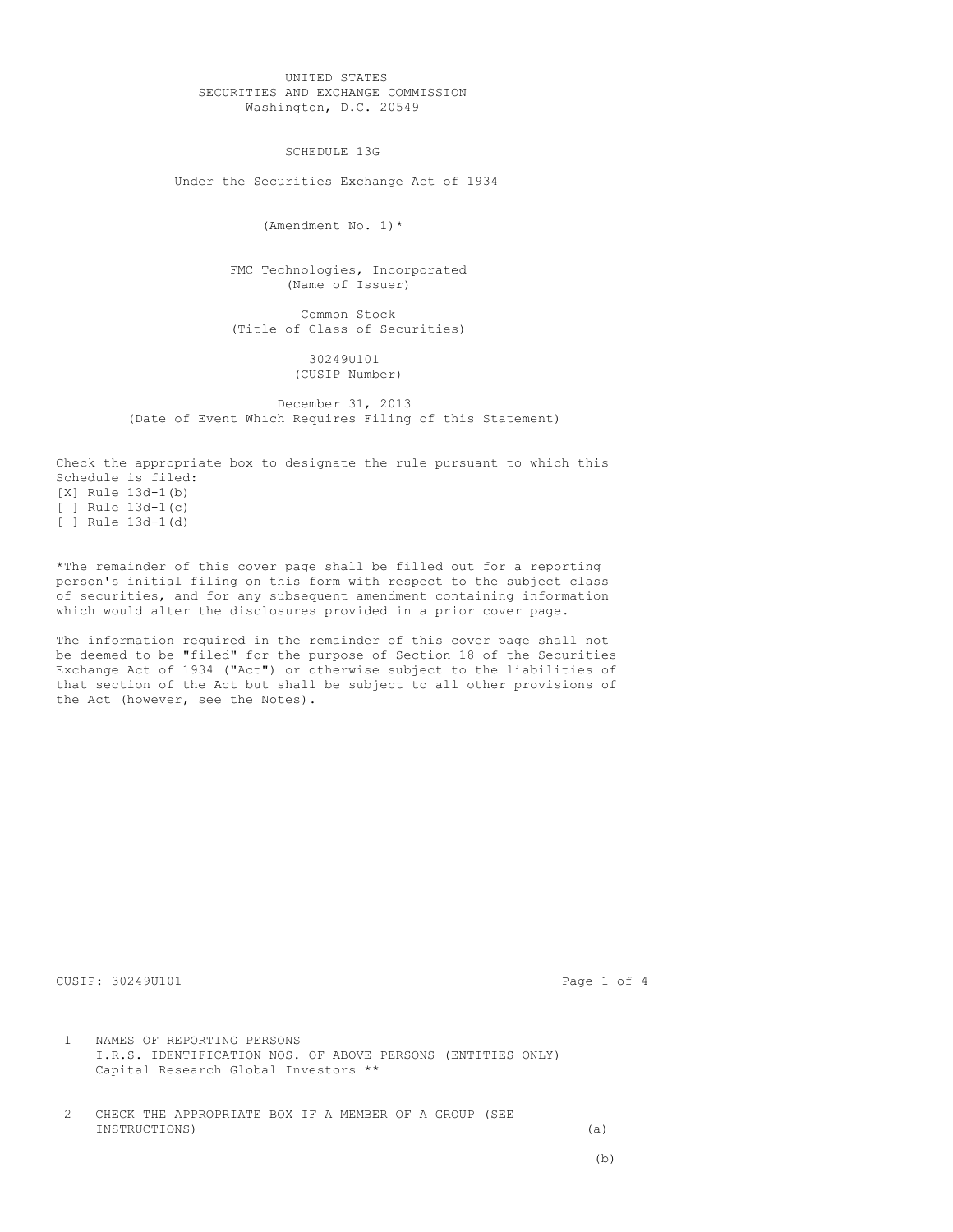3 SEC USE ONLY

4 CITIZENSHIP OR PLACE OF ORGANIZATION

Delaware

5 SOLE VOTING POWER

15,413,800

6 SHARED VOTING POWER NUMBER OF SHARES NONE BENEFICIALL Y OWNED BY 7 SOLE DISPOSITIVE POWER EACH REPORTING 15,413,800 PERSON WITH: 8 SHARED DISPOSITIVE POWER

NONE

9 AGGREGATE AMOUNT BENEFICIALLY OWNED BY EACH REPORTING PERSON

15,413,800 Beneficial ownership disclaimed pursuant to Rule 13d-4

- 10 CHECK BOX IF THE AGGREGATE AMOUNT IN ROW (9) EXCLUDES CERTAIN SHARES (SEE INSTRUCTIONS)
- 11 PERCENT OF CLASS REPRESENTED BY AMOUNT IN ROW 9
	- 6.5%
- 12 TYPE OF REPORTING PERSON (SEE INSTRUCTIONS)

T<sub>A</sub>

\*\* A division of Capital Research and Management Company (CRMC)

CUSIP: 30249U101 Page 2 of 4

SECURITIES AND EXCHANGE COMMISSION Washington, DC 20549

Schedule 13G Under the Securities Exchange Act of 1934

Amendment No. 1

- Item 1(a) Name of Issuer: FMC Technologies, Incorporated
- Item 1(b) Address of Issuer's Principal Executive Offices: 5875 N. Sam Houston Parkway W Houston TX 77086
- Item 2(a) Name of Person(s) Filing: Capital Research Global Investors
- Item 2(b) Address of Principal Business Office or, if none, Residence: 333 South Hope Street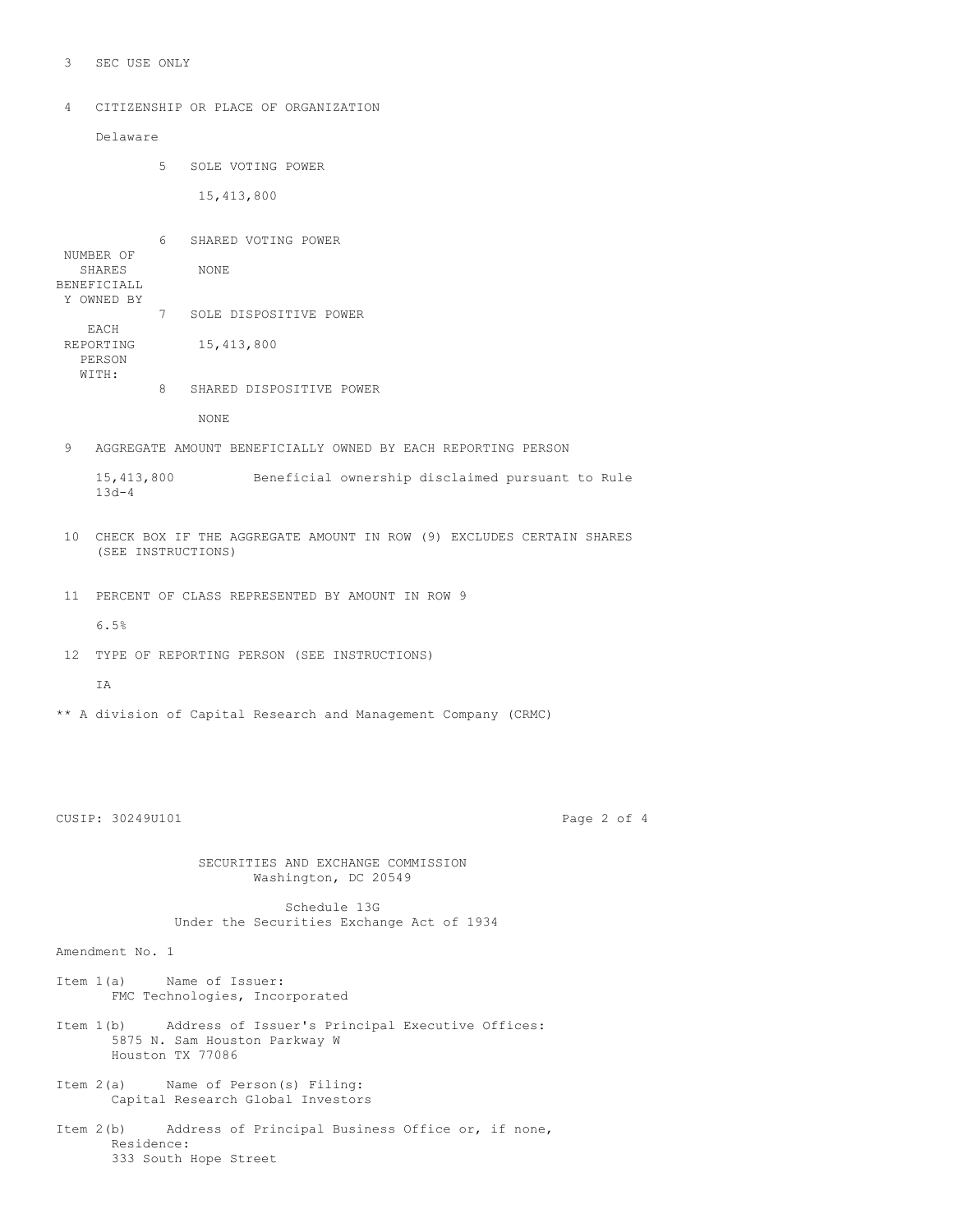Los Angeles, CA 90071

Item 2(c) Citizenship: N/A

Item 2(d) Title of Class of Securities: Common Stock

Item 2(e) CUSIP Number: 30249U101

Item 3 If this statement is filed pursuant to sections 240.13d-1(b) or 240.13d-2(b) or (c), check whether the person filing is a: (e) [X] An investment adviser in accordance with section 240.13d-1(b)(1)(ii)(E).

Item 4 Ownership

Provide the following information regarding the aggregate number and percentage of the class of securities of the issuer identified in Item 1.

- (a) Amount beneficially owned:<br>(b) Percent of class:
- Percent of class:
- (c) Number of shares as to which the person has:
- (i) Sole power to vote or to direct the vote:
- (ii) Shared power to vote or to direct the vote:
- (iii) Sole power to dispose or to direct the disposition of:
- (iv) Shared power to dispose or to direct the disposition of:

See page 2

Capital Research Global Investors is deemed to be the beneficial owner of 15,413,800 shares or 6.5% of the 236,588,533 shares believed to be outstanding as a result of CRMC acting as investment adviser to various investment companies registered under Section 8 of the Investment Company Act of 1940.

## CUSIP: 30249U101 Page 3 of 4

- Item 5 Ownership of Five Percent or Less of a Class. If this statement is being filed to report the fact that as of the date hereof the reporting person has ceased to be the beneficial owner of more than five percent of the class of securities, check the following: [ ]
- Item 6 Ownership of More than Five Percent on Behalf of Another Person: N/A
- Item 7 Identification and Classification of the Subsidiary Which Acquired the Security Being Reported on By the Parent Holding Company or Control Person: N/A
- Item 8 Identification and Classification of Members of the Group: N/A
- Item 9 Notice of Dissolution of Group: N/A
- Item 10 Certification

By signing below, I certify that, to the best of my knowledge and belief, the securities referred to above were acquired and are held in the ordinary course of business and were not acquired and are not held for the purpose of or with the effect of changing or influencing the control of the issuer of the securities and were not acquired and are not held in connection with or as a participant in any transaction having that purpose or effect.

## Signature

After reasonable inquiry and to the best of my knowledge and belief, I certify that the information set forth in this statement is true, complete and correct.